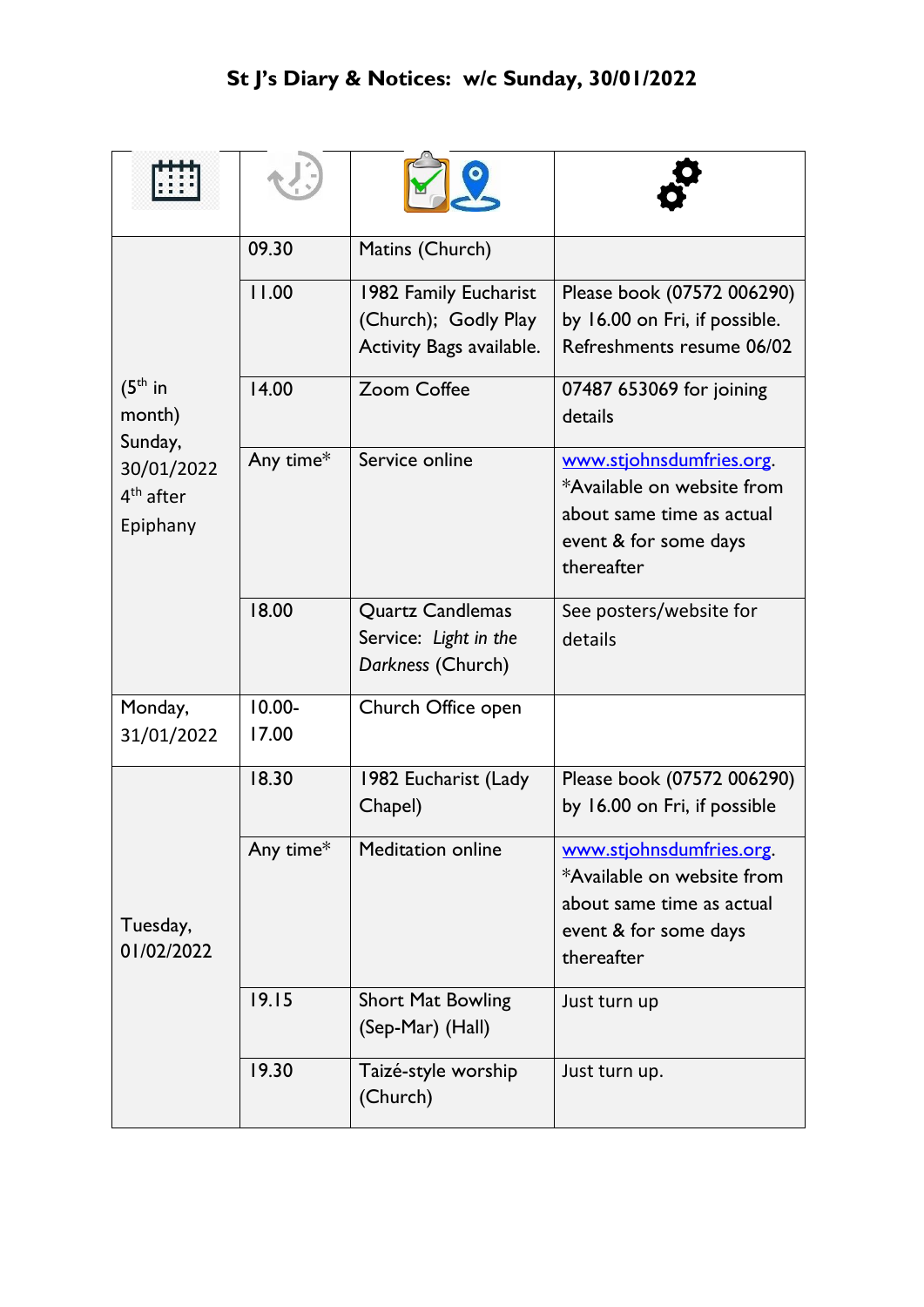|                                   | 10.30              | 1970 Eucharist                                | Please book (07572 006290)                                                          |
|-----------------------------------|--------------------|-----------------------------------------------|-------------------------------------------------------------------------------------|
| Wednesday,<br>02/02/2022          |                    | (Church), followed by<br>refreshments (Hall)  | by 16.00 on Monday, if<br>possible                                                  |
|                                   | 18.30              | Choir Practice (Hall)                         |                                                                                     |
| Thursday,<br>03/02/2022           | 14.00              | Mothers' Union<br>Eucharist (Church)          |                                                                                     |
|                                   | 18.30              | Prayer Meeting (via<br>Zoom)                  | 07487 653069 for joining<br>details.                                                |
|                                   | 19.30              | <b>Book Discussion</b><br>Group (via Zoom)    | 07487 653069 for joining<br>details.                                                |
|                                   | 19.30              | <b>Bell Practice (Tower)</b>                  | Please contact<br>bells@stjohnsdumfries.org<br>or 07754 596140 if not a<br>regular. |
| Friday,<br>04/02/2022             | $10.00 -$<br>17.00 | Church Office open                            |                                                                                     |
| Saturday,<br>05/02/2022           | 10.15              | Romanian Orthodox<br>Service (Church)         | All welcome; English<br>language liturgy available                                  |
|                                   | 08.00              | <b>1970 Holy</b><br>Communion (Church)        | Please book (07572 006290)<br>by 16.00 on Fri, if possible                          |
| $(1^{st}$ in<br>month)            | 11.00              | 1982 Family Eucharist<br>(Church); Godly Play | Please book (07572 006290)<br>by 16.00 on Fri, if possible                          |
| Sunday,<br>06/02/2022             |                    | (Hall); refreshments<br>afterwards (Hall)     |                                                                                     |
| 5 <sup>th</sup> after<br>Epiphany | 14.00              | Zoom Coffee                                   | 07487 653069 for joining<br>details                                                 |
|                                   | 18.00              | Choral Evensong<br>(Church)                   | Please book (07572 006290)<br>by 16.00 on Fri, if possible                          |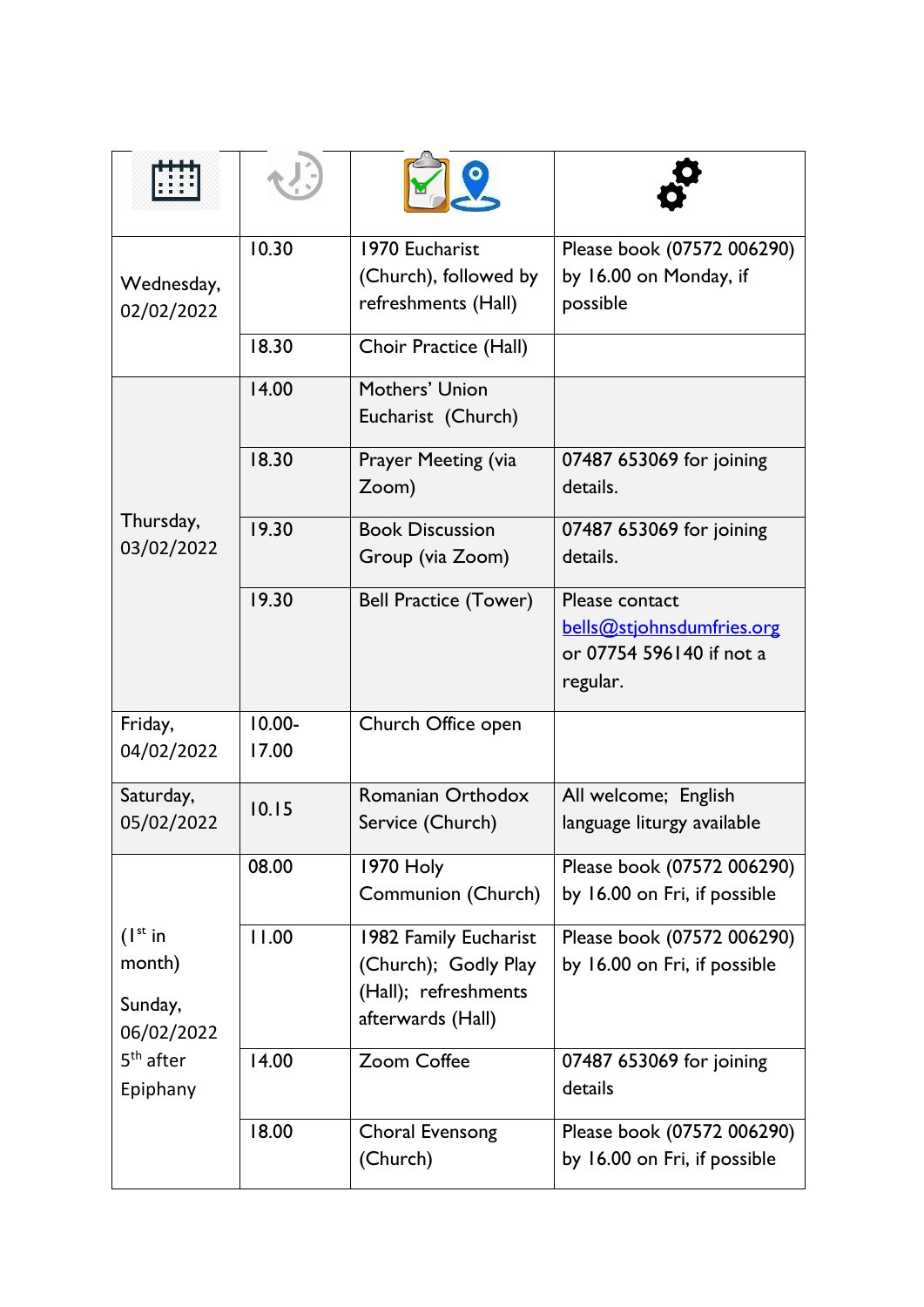| Any time $*$ | Service online | www.stjohnsdumfries.org<br>*Available on website from<br>about same time as actual<br>event & for some days |
|--------------|----------------|-------------------------------------------------------------------------------------------------------------|
|              |                | thereafter                                                                                                  |

And, as always, if you need us, you can contact

- The Rector on 01387 254126 / 07487 653069 / [rector@stjohnsdumfries.org](mailto:rector@stjohnsdumfries.org)
- The Church Office on 07754 596140
- / [pastadmin@stjohnsdumfries.org](mailto:pastadmin@stjohnsdumfries.org)

Due to the then prevailing Covid restrictions, **the January meeting of Mothers' Union** had to be **cancelled**. Assuming we still can, the Rev Jim Booth will now give his talk on Christian Unity on **Thursday February 17th**. Despite its name, MU is an inclusive organisation, supporting families and projects around the world. Anyone is welcome to come along - you do not have to be a mother, married, or even female! We will gather in the Hall from 12.30, with prayers at 12.45 and lunch at 1pm. Due to general Covid restrictions, we are unable to serve soup as we normally do, but please bring your own sandwich lunch, and tea and coffee will be provided. MU members look forward to welcoming you, Covid permitting! The next **MU Eucharist** will be on Thursday, 03/02/2022 at 14.00

Our **Christmas Appeal** raised £438.30, which is being divided equally between our two Christmas Charities, Aberlour Childcare Trust and Open Doors (see display at the back of the church). Thank you, everyone, for your generous support.

£707 has been given, between July, 2021 and now, in support of **Let the Children Live.** Thank you, Pig Farmers and Leprechauns (those of you with the rainbow money boxes) for your generosity.

The **Book Discussion Group** resumed last Thursday, 27/01/2022 at 19.30. We're continuing to discuss *Get Out of the Boat!* All welcome. Call 07487 653069 for Zoom joining details. The next meeting of this group will be on 03/02/2022, immediately after the **Prayer Meeting**, which will resume on that date at 18.00.

Thank you to all who contributed to the **Christmas Flowers** fund. £121.45 was raised…however the actual cost of the Christmas flowers was £230. The amount was covered by monies already in the Flower Fund, but it's perhaps a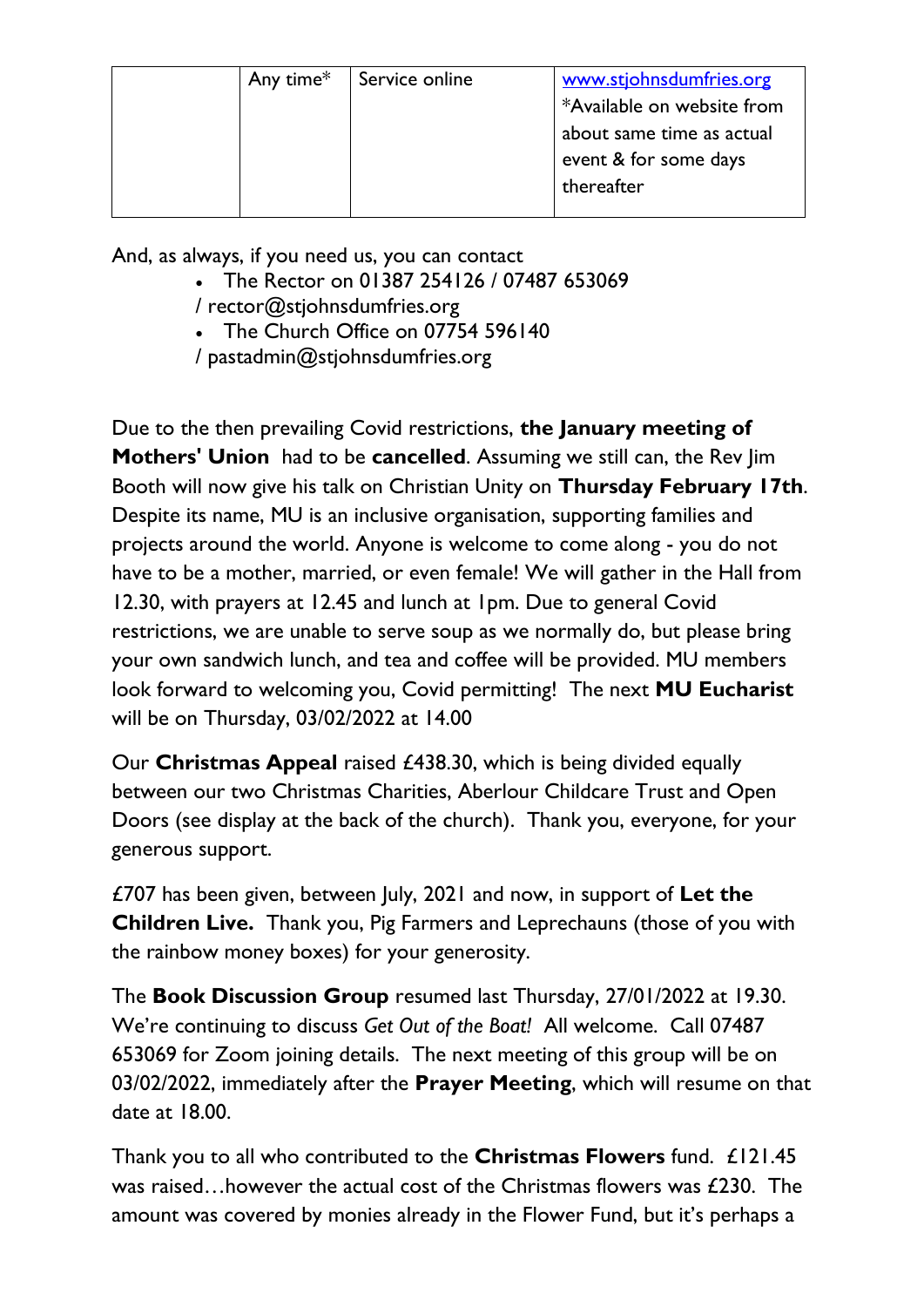timely reminder of the generosity, week by week, of those who provide the flowers (as well as their time, effort and skill in arranging them). Remember that you can contribute at any time, particularly if you wish to remember someone at some specific time of year. See the lit noticeboard.

**PLEASE can we help First Base**. First Base are experiencing shortages in all foods. Donations obviously virtually dried up during lockdown.

Sadly, it has not yet picked up. When we took the bags last week Ian was saying that for the first time the warehouse is **virtually empty**.

During the last two years they had got together with other agencies to try to provide food for the needy in Dumfries and Galloway, but they still need our support to provide the food parcels. Tins, packets, etc ,plus if possible, nappies, toilet rolls, sanitary products, dog and cat food, just whatever you can manage would be so welcome. THANK YOU. *Annette & Ron* Beagrie

The SEC is offering **Safeguarding Training** via Zoom. It's still possible to book for the second session (you don't have to have attended the first one to do so) This is of potential relevance to **all of us**. There are multiple available times/dates for the sessions. See the more detailed info on the lit noticeboard or the St J's website.

**Welcoming and Belonging:** We had to close in March 2020 before we had a chance to discuss the ideas on the "leaves". As was said in the Vestry Update they have been reviewed in the light of the changed circumstances we live in. We can now offer refreshments after services so whether you have been coming to St John's for a long time or have recently joined us please keep the **6th March** free to meet after the 11am service and give your ideas on how we can improve what we do. More details to follow. *Margaret Morton, Vestry Secretary*

**Special General Meeting (SGM):** At the time this sheet has been prepared we do not know what the new arrangements for meetings will be. The Vestry hopes that it will be possible for the SGM to take place as we usually hold such meetings: in the context of the 11am service, following lunch together and without masks (although this may be optimistic). The **SGM will be held on the 3rd April** and formal notice will be given. *Margaret Morton, Vestry Secretary*